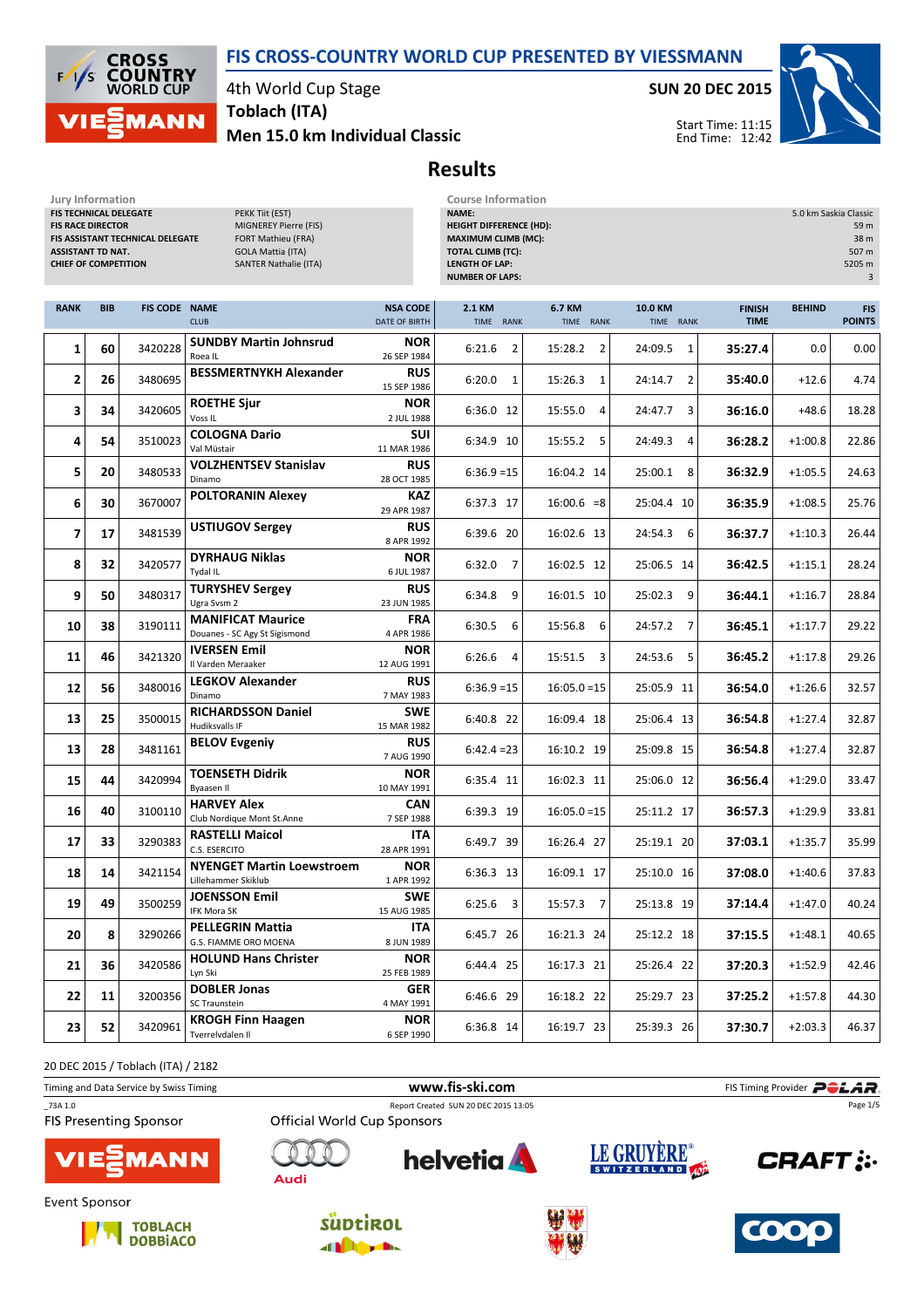

4th World Cup Stage Toblach (ITA)

Men 15.0 km Individual Classic

SUN 20 DEC 2015



Start Time: 11:15 End Time: 12:42

# Results

| <b>RANK</b> | <b>BIB</b> | <b>FIS CODE NAME</b> | <b>CLUB</b>                                              | <b>NSA CODE</b><br>DATE OF BIRTH | 2.1 KM<br>TIME RANK | 6.7 KM<br>TIME RANK | 10.0 KM<br>TIME RANK | <b>FINISH</b><br><b>TIME</b> | <b>BEHIND</b> | <b>FIS</b><br><b>POINTS</b> |
|-------------|------------|----------------------|----------------------------------------------------------|----------------------------------|---------------------|---------------------|----------------------|------------------------------|---------------|-----------------------------|
| 24          | 55         | 3420365              | <b>BRANDSDAL Eirik</b><br>Kjelsaas IL                    | <b>NOR</b><br>11 NOV 1986        | 6:39.9 21           | 16:14.0 20          | 25:23.9 21           | 37:35.6                      | $+2:08.2$     | 48.21                       |
| 25          | 18         | 1362656              | <b>LIVERS Toni</b><br>Davos                              | <b>SUI</b><br>2 JUN 1983         | $6:49.5=37$         | 16:34.2 36          | 25:44.1 29           | 37:36.2                      | $+2:08.8$     | 48.43                       |
| 26          | 19         | 3150069              | <b>JAKS Martin</b><br>Dukla Liberec                      | <b>CZE</b><br>6 SEP 1986         | 6:56.0 54           | 16:37.6 39          | 25:43.5 28           | 37:36.3                      | $+2:08.9$     | 48.47                       |
| 26          | 48         | 1345875              | <b>GAILLARD Jean Marc</b><br>Douanes - Pays Rochois      | <b>FRA</b><br>7 OCT 1980         | $6:34.0$ 8          | $16:00.6 = 8$       | 25:35.0 24           | 37:36.3                      | $+2:08.9$     | 48.47                       |
| 28          | 9          | 3100006              | <b>KERSHAW Devon</b><br>Onaping Falls Nordics Ski Club   | <b>CAN</b><br>20 DEC 1982        | 6:47.9 32           | 16:34.1 35          | 25:44.6 30           | 37:42.1                      | $+2:14.7$     | 50.65                       |
| 29          | 66         | 3200210              | <b>EISENLAUER Sebastian</b><br>SC Sonthofen              | <b>GER</b><br>13 MAR 1990        | $6:58.7=59$         | 16:38.9 41          | 25:48.5 32           | 37:43.5                      | $+2:16.1$     | 51.18                       |
| 30          | 3          | 3500863              | <b>ANDERSSON Simon</b><br>Falun-Borlaenge SK             | <b>SWE</b><br>10 MAY 1991        | 6:38.4 18           | 16:29.1 28          | 25:51.8 34           | 37:49.1                      | $+2:21.7$     | 53.29                       |
| 31          | 42         | 3290379              | <b>DE FABIANI Francesco</b><br>C.S. ESERCITO             | <b>ITA</b><br>21 APR 1993        | 6:45.8 27           | 16:32.1 31          | 25:43.4 27           | 37:49.4                      | $+2:22.0$     | 53.40                       |
| 32          | 53         | 3180508              | <b>HAKOLA Ristomatti</b><br>Jamin Janne                  | <b>FIN</b><br>15 APR 1991        | 6:51.5 43           | 16:25.5 26          | 25:38.8 25           | 37:51.0                      | $+2:23.6$     | 54.00                       |
| 33          | 35         | 3190229              | <b>JEANNEROD Alexis</b><br>CSRPontarlier                 | <b>FRA</b><br>27 JAN 1991        | 6:47.8 31           | 16:38.8 40          | 25:55.3 37           | 37:52.2                      | $+2:24.8$     | 54.45                       |
| 34          | 4          | 3200376              | <b>NOTZ Florian</b><br>SZ Roemerstein                    | GER<br>24 APR 1992               | 6:46.9 30           | 16:35.9 38          | 25:54.5 36           | 37:57.8                      | $+2:30.4$     | 56.56                       |
| 35          | 62         | 1298054              | <b>PASINI Fabio</b><br>C.S. ESERCITO                     | ITA<br>23 AUG 1980               | $6:51.7=44$         | 16:33.4 34          | 25:48.8 33           | 38:00.2                      | $+2:32.8$     | 57.46                       |
| 36          | 29         | 3290245              | <b>NOECKLER Dietmar</b><br>G.S. FIAMME ORO MOENA         | <b>ITA</b><br>29 SEP 1988        | 6:46.4 28           | 16:31.3 29          | 25:45.9 31           | 38:06.1                      | $+2:38.7$     | 59.68                       |
| 37          | 15         | 3220002              | <b>MUSGRAVE Andrew</b><br>Huntly Nordic Ski Club/Roea IL | GBR<br>6 MAR 1990                | $6:42.4 = 23$       | 16:42.8 44          | 25:58.5 39           | 38:08.6                      | $+2:41.2$     | 60.62                       |
| 38          | 12         | 1125588              | <b>DOLIDOVICH Sergei</b>                                 | <b>BLR</b><br>18 MAY 1973        | 6:49.1 36           | 16:44.9 46          | 26:04.5 41           | 38:08.9                      | $+2:41.5$     | 60.73                       |
| 39          | 51         | 3660065              | <b>SEMENOV Michail</b>                                   | <b>BLR</b><br>6 FEB 1986         | 6:54.4 52           | 16:33.2 33          | 25:52.7 35           | 38:09.5                      | $+2:42.1$     | 60.96                       |
| 40          | 47         | 3460018              | <b>PEPENE Paul Constantin</b><br>CS Dinamo Bucuresti     | <b>ROU</b><br>21 MAY 1988        | 6:48.4 33           | 16:35.8 37          | 26:04.6 42           | 38:13.7                      | $+2:46.3$     | 62.54                       |
| 41          | 65         | 3660045              | <b>ASTAPENKA Yury</b>                                    | <b>BLR</b><br>10 OCT 1990        | 7:03.2 67           | 16:51.7 54          | 26:18.9 48           | 38:15.5                      | $+2:48.1$     | 63.21                       |
| 42          | 21         | 1344711              | <b>JAUHOJAERVI Sami</b><br>Vuokatti Ski Team Kainuu      | <b>FIN</b><br>5 MAY 1981         | 6:54.5 53           | 16:44.3 45          | 26:04.4 40           | 38:21.2                      | $+2:53.8$     | 65.36                       |
| 43          | 16         | 3510342              | <b>BAUMANN Jonas</b><br>Tambo Splügen                    | SUI<br>27 MAR 1990               | 6:53.4 49           | 16:40.1 42          | 26:05.3 43           | 38:24.1                      | $+2:56.7$     | 66.45                       |
| 44          | 37         | 3501255              | <b>SVENSSON Oskar</b><br>Falun Borlaenge sk              | <b>SWE</b><br>7 SEP 1995         | $6:28.2$ 5          | 16:22.2 25          | 26:09.4 44           | 38:24.8                      | $+2:57.4$     | 66.71                       |
| 45          | 1          | 1067291              | <b>DI CENTA Giorgio</b><br>C.S. CARABINIERI SEZ. SCI     | <b>ITA</b><br>7 OCT 1972         | 6:50.5 41           | 16:32.9 32          | 25:57.8 38           | 38:25.8                      | $+2:58.4$     | 67.09                       |
| 46          | 10         | 3300190              | YOSHIDA Keishin<br>Cold Weather Combat Training Unit     | <b>JPN</b><br>12 JAN 1987        | 7:03.3 68           | $16:48.4 = 50$      | 26:12.4 46           | 38:30.6                      | $+3:03.2$     | 68.89                       |
| 47          | 67         | 3220016              | YOUNG Andrew<br>Huntly Nordic Ski Club                   | GBR<br>21 FEB 1992               | $6:57.5 = 56$       | $16:48.4 = 50$      | 26:14.8 47           | 38:33.8                      | $+3:06.4$     | 70.09                       |
| 48          | 6          | 3200241              | <b>BING Thomas</b><br>Rhoener WSV Dermbach               | GER<br>3 APR 1990                | 6:58.6 58           | 16:42.7 43          | 26:10.9 45           | 38:36.9                      | $+3:09.5$     | 71.26                       |
| 49          | 68         | 3190298              | <b>POUYE Alexandre</b><br>SC Peisey-Vallandry            | <b>FRA</b><br>11 MAY 1993        | 6:52.1 47           | 16:47.6 48          | 26:26.6 52           | 38:44.8                      | $+3:17.4$     | 74.23                       |

20 DEC 2015 / Toblach (ITA) / 2182

Timing and Data Service by Swiss Timing **WWW.fis-Ski.com WWW.fis-Ski.com** FIS Timing Provider PCLAR. \_73A 1.0 Report Created SUN 20 DEC 2015 13:05 Page 2/5**Official World Cup Sponsors FIS Presenting Sponsor** LE GRUYÈRE® **helvetia CRAFT:** 1ANN Audi Event Sponsor







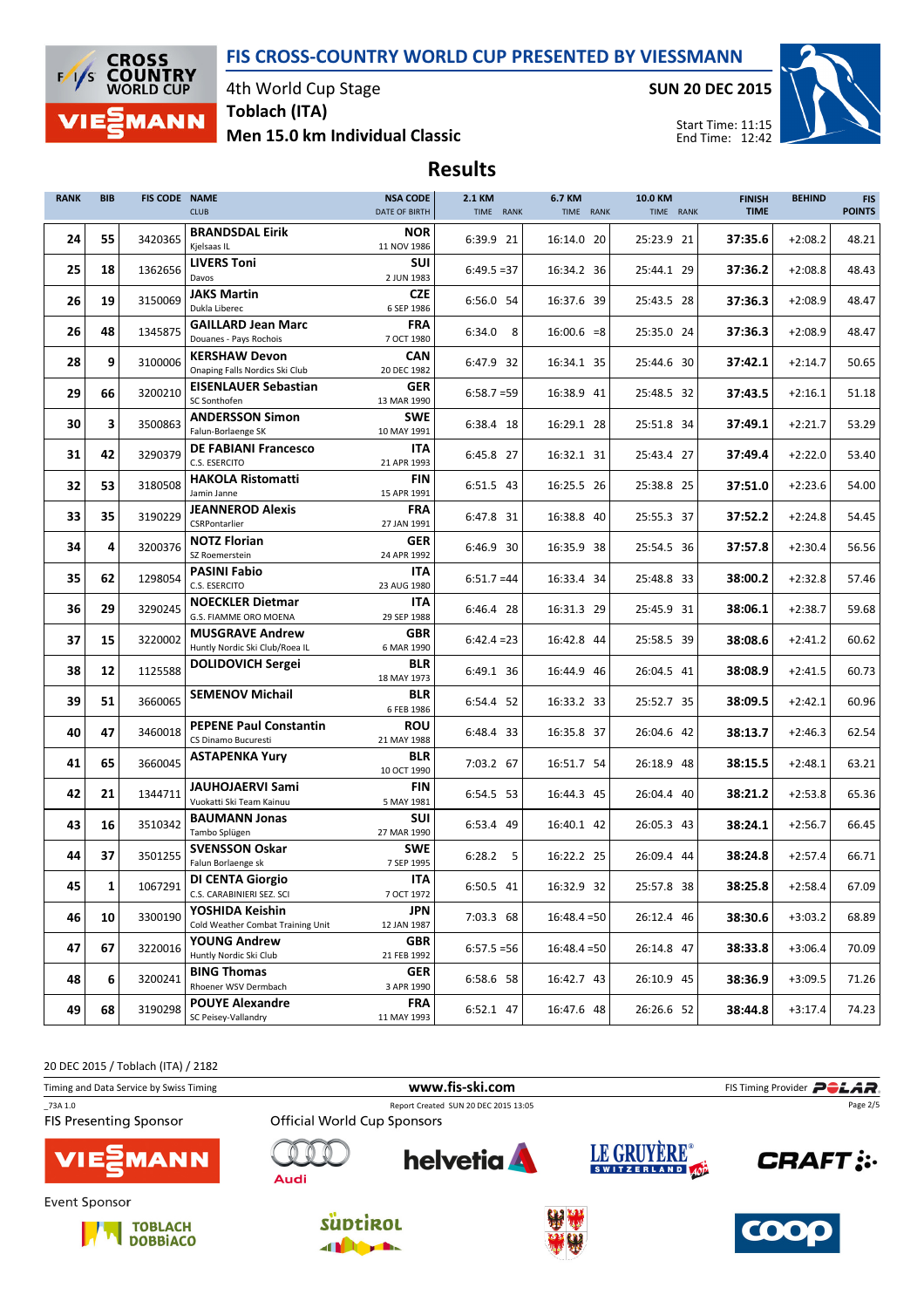

4th World Cup Stage Toblach (ITA)

Men 15.0 km Individual Classic

SUN 20 DEC 2015



Start Time: 11:15 End Time: 12:42

# Results

| <b>RANK</b> | <b>BIB</b>     | FIS CODE NAME | <b>CLUB</b>                                                 | <b>NSA CODE</b><br>DATE OF BIRTH | 2.1 KM<br>TIME RANK | 6.7 KM<br>TIME RANK | 10.0 KM<br>TIME RANK | <b>FINISH</b><br><b>TIME</b> | <b>BEHIND</b> | <b>FIS</b><br><b>POINTS</b> |
|-------------|----------------|---------------|-------------------------------------------------------------|----------------------------------|---------------------|---------------------|----------------------|------------------------------|---------------|-----------------------------|
| 50          | 64             | 3180114       | <b>STRANDVALL Matias</b><br>IF Minken                       | <b>FIN</b><br>15 MAR 1985        | 7:05.0 69           | 16:58.5 59          | 26:28.9 54           | 38:46.6                      | $+3:19.2$     | 74.91                       |
| 51          | 82             | 3430103       | <b>STAREGA Maciej</b><br><b>UKS RAWA Siedlce</b>            | <b>POL</b><br>31 JAN 1990        | $6:48.5=34$         | 16:54.9 57          | 26:25.8 51           | 38:55.9                      | $+3:28.5$     | 78.41                       |
| 52          | 84             | 3530005       | <b>NEWELL Andrew</b><br><b>Stratton Mountain School</b>     | <b>USA</b><br>30 NOV 1983        | $6:58.7=59$         | 16:52.8 55          | 26:28.8 53           | 39:00.3                      | $+3:32.9$     | 80.06                       |
| 53          | 78             | 3290027       | <b>RIGONI Sergio</b><br>G.S. FIAMME ORO MOENA               | ITA<br>27 APR 1986               | 6:50.8 42           | 16:47.2 47          | 26:30.4 56           | 39:03.6                      | $+3:36.2$     | 81.30                       |
| 54          | 5              | 3100175       | <b>KILLICK Graeme</b><br>Ptarmigan Nordic Ski Club          | <b>CAN</b><br>26 FEB 1989        | 7:08.1 75           | 17:13.9 68          | 26:41.6 58           | 39:07.1                      | $+3:39.7$     | 82.62                       |
| 55          | 59             | 3180250       | <b>PENTSINEN Anssi</b><br>Vantaan Hiihtoseura               | <b>FIN</b><br>30 AUG 1986        | $6:51.7=44$         | 16:50.6 53          | 26:29.0 55           | 39:07.5                      | $+3:40.1$     | 82.77                       |
| 56          | 43             | 3300422       | <b>UDA Takatsugu</b><br>Cold Weather Combat Training Unit   | <b>JPN</b><br>25 OCT 1991        | 7:07.8 74           | 17:13.8 67          | 26:46.5 61           | 39:08.2                      | $+3:40.8$     | 83.03                       |
| 57          | 69             | 3390101       | <b>RANKEL Raido</b><br>Voru Skiclub                         | <b>EST</b><br>13 JAN 1990        | 6:49.9 40           | 16:48.3 49          | 26:24.7 50           | 39:10.6                      | $+3:43.2$     | 83.93                       |
| 58          | 57             | 3300330       | <b>LENTING Akira</b><br><b>TEAM AKIRA</b>                   | <b>JPN</b><br>11 AUG 1990        | 6:51.9 46           | 17:02.5 60          | 26:45.7 60           | 39:10.8                      | $+3:43.4$     | 84.01                       |
| 59          | 58             | 3420239       | <b>NORTHUG Petter Jr.</b><br>Strindheim IL                  | <b>NOR</b><br>6 JAN 1986         | $6:48.5=34$         | 16:31.4 30          | 26:19.8 49           | 39:22.6                      | $+3:55.2$     | 88.45                       |
| 60          | 80             | 3150509       | <b>KNOP Petr</b><br>Ski Klub jablonec n.N.                  | <b>CZE</b><br>12 MAY 1994        | 6:54.1 51           | 16:49.8 52          | 26:45.5 59           | 39:23.5                      | $+3:56.1$     | 88.78                       |
| 61          | 39             | 3530489       | <b>HOFFMAN Noah</b><br>Ski and Snowboard Club Vail          | <b>USA</b><br>1 AUG 1989         | 6:59.4 61           | 17:13.0 66          | 27:00.4 64           | 39:27.7                      | $+4:00.3$     | 90.36                       |
| 62          | 76             | 3700049       | <b>MLYNAR Peter</b><br>SKP Vysoke Tatry                     | <b>SVK</b><br>1 MAR 1988         | 7:02.9 65           | 16:54.7 56          | 26:35.2 57           | 39:30.0                      | $+4:02.6$     | 91.23                       |
| 63          | 45             | 3390034       | KARP Algo<br>Skiclub Viljandi                               | <b>EST</b><br>13 APR 1985        | 7:08.8 77           | $17:06.3=62$        | 26:56.0 62           | 39:36.5                      | $+4:09.1$     | 93.67                       |
| 64          | 87             | 3290417       | <b>FANTON Paolo</b><br>C.S. FORESTALE DELLO STATO           | <b>ITA</b><br>26 OCT 1991        | $6:57.5 = 56$       | 17:11.2 64          | 27:01.9 65           | 39:40.6                      | $+4:13.2$     | 95.21                       |
| 65          | 63             | 3290004       | <b>SCOLA Fulvio</b><br><b>GRUPPO SCIATORI FIAMME GIALLE</b> | <b>ITA</b><br>10 DEC 1982        | 7:00.5 63           | $17:06.3 = 62$      | 27:03.6 66           | 39:49.5                      | $+4:22.1$     | 98.56                       |
| 66          | 91             | 1255277       | <b>MOELLER Martin</b>                                       | DAN<br>18 MAY 1980               | $7:13.9=78$         | 17:17.8 71          | 27:06.0 67           | 39:54.1                      | $+4:26.7$     | 100.29                      |
| 67          | 23             | 3290016       | <b>CLARA Roland</b><br><b>GRUPPO SCIATORI FIAMME GIALLE</b> | <b>ITA</b><br>8 MAR 1982         | 7:14.5 80           | 17:26.9 76          | 27:13.9 71           | 39:54.9                      | $+4:27.5$     | 100.59                      |
| 68          | 81             | 3290290       | <b>NIZZI Enrico</b><br>C.S. ESERCITO                        | <b>ITA</b><br>1 AUG 1990         | 7:05.4 70           | 17:21.8 74          | 27:21.6 74           | 40:00.9                      | $+4:33.5$     | 102.85                      |
| 69          | 71             | 3290002       | <b>ORLANDI Luca</b><br>G.S. FIAMME ORO MOENA                | <b>ITA</b><br>20 OCT 1984        | 6:52.4 48           | 16:57.4 58          | 26:58.2 63           | 40:01.7                      | $+4:34.3$     | 103.15                      |
| 70          | $\overline{2}$ | 3100160       | <b>SOMPPI Michael</b><br>Lappe Nordic Ski Club              | <b>CAN</b><br>20 JUN 1988        | 7:03.0 66           | 17:19.5 72          | 27:18.6 73           | 40:02.3                      | $+4:34.9$     | 103.38                      |
| 71          | 22             | 3180053       | <b>HEIKKINEN Matti</b><br>Vantaan Hiihtoseura               | <b>FIN</b><br>19 DEC 1983        | 7:02.1 64           | 17:20.8 73          | 27:11.4 70           | 40:02.7                      | $+4:35.3$     | 103.53                      |
| 72          | 31             | 3300270       | <b>NARUSE Kaichi</b>                                        | JPN<br>11 MAY 1988               | 7:08.5 76           | 17:28.0 77          | 27:17.5 72           | 40:06.3                      | $+4:38.9$     | 104.88                      |
| 73          | 77             | 3150462       | <b>RYPL Miroslav</b><br>Dukla Liberec                       | <b>CZE</b><br>17 MAR 1992        | 6:56.4 55           | 17:22.4 75          | 27:25.9 76           | 40:20.2                      | $+4:52.8$     | 110.11                      |
| 74          | 61             | 3290321       | <b>GARDENER Stefano</b><br>C.S. FORESTALE DELLO STATO       | ITA<br>11 OCT 1990               | 7:19.3 82           | $17:38.2 = 79$      | 27:27.2 77           | 40:26.0                      | $+4:58.6$     | 112.29                      |
| 75          | 92             | 3100097       | <b>VALJAS Len</b><br>Team Hardwood                          | <b>CAN</b><br>21 NOV 1988        | 7:06.3 71           | 17:11.5 65          | 27:10.6 69           | 40:31.0                      | $+5:03.6$     | 114.17                      |

20 DEC 2015 / Toblach (ITA) / 2182

Timing and Data Service by Swiss Timing **WWW.fis-Ski.com WWW.fis-Ski.com** FIS Timing Provider PCLAR. \_73A 1.0 Report Created SUN 20 DEC 2015 13:05 Page 3/5**Official World Cup Sponsors FIS Presenting Sponsor** LE GRUYÈRE® **helvetia CRAFT:** 1ANN Audi Event Sponsor







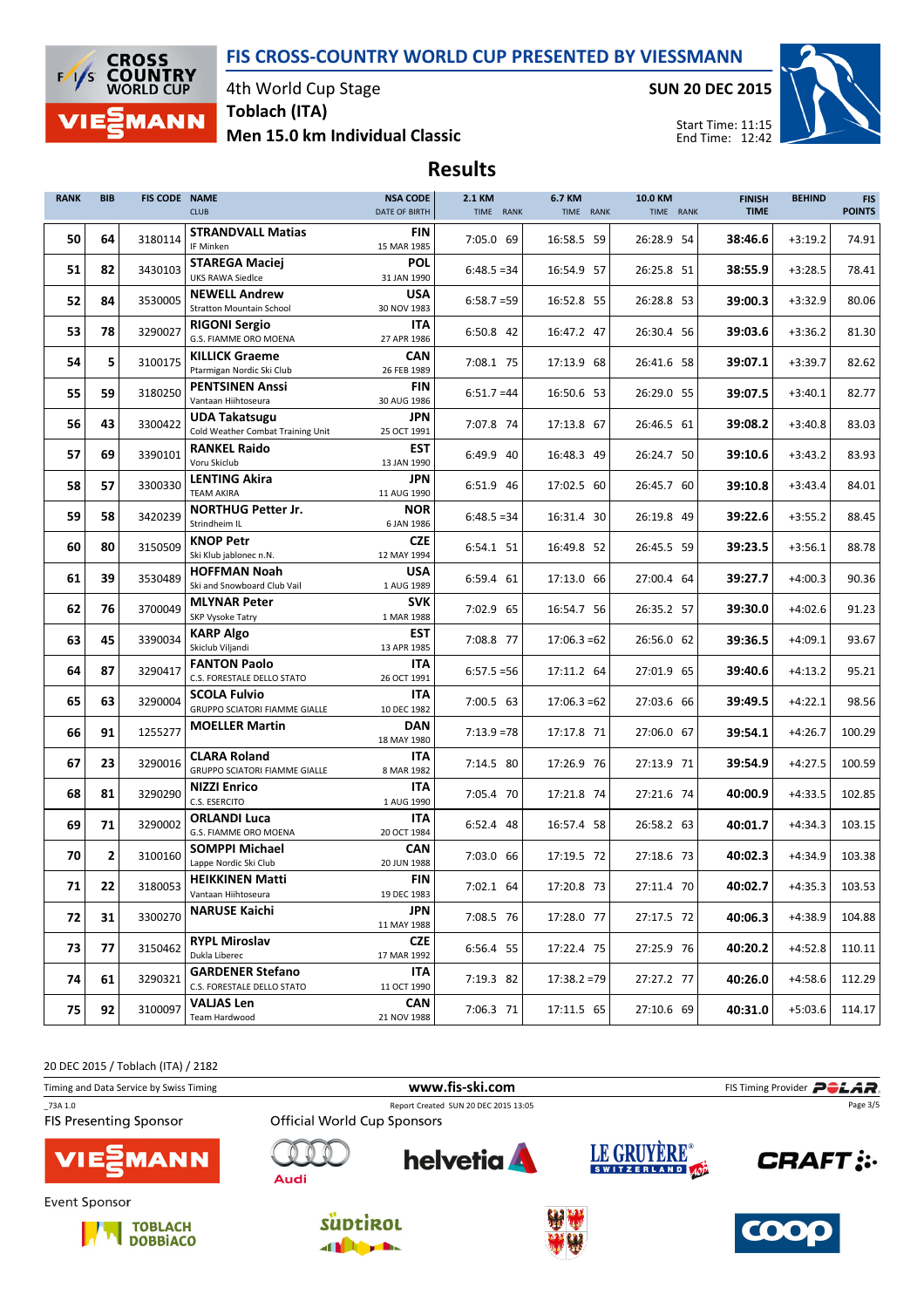

### 4th World Cup Stage Toblach (ITA)

# Men 15.0 km Individual Classic

SUN 20 DEC 2015



Start Time: 11:15 End Time: 12:42

# Results

| <b>RANK</b> | <b>BIB</b> | <b>FIS CODE</b> | <b>NSA CODE</b><br><b>NAME</b><br><b>CLUB</b><br>DATE OF BIRTH           | 2.1 KM<br>TIME RANK       | 6.7 KM<br>TIME RANK  | 10.0 KM<br>TIME RANK | <b>FINISH</b><br><b>TIME</b> | <b>BEHIND</b> | <b>FIS</b><br><b>POINTS</b> |
|-------------|------------|-----------------|--------------------------------------------------------------------------|---------------------------|----------------------|----------------------|------------------------------|---------------|-----------------------------|
| 76          | 73         | 3290320         | <b>CLEMENTI Fabio</b><br>C.S. CARABINIERI SEZ. SCI<br>17 JUN 1990        | <b>ITA</b><br>$6:49.5=37$ | 17:16.3<br><b>70</b> | 27:23.3 75           | 40:35.3                      | $+5:07.9$     | 115.78                      |
| 77          | 75         | 3460021         | <b>ROU</b><br><b>HOGIU Petrica</b><br><b>CSM Bistrita</b><br>16 JUN 1991 | 7:17.9 81                 | 17:45.7 81           | 27:45.8 79           | 40:40.0                      | $+5:12.6$     | 117.55                      |
| 78          | 7          | 1285347         | <b>FREEMAN Kris</b><br><b>Waterville Valley BBTS</b><br>14 OCT 1980      | <b>USA</b><br>6:54.0 50   | 17:03.8 61           | 27:10.3<br>68        | 40:42.7                      | $+5:15.3$     | 118.57                      |
| 79          | 83         | 3430141         | <b>ANTOLEC Jan</b><br>3 MAY 1990<br><b>LKS Poroniec Poronin</b>          | <b>POL</b><br>7:00.3 62   | 17:14.8 69           | 27:32.2 78           | 40:52.8                      | $+5:25.4$     | 122.37                      |
| 80          | 74         | 3050179         | <b>HAUKE Max</b><br>29 AUG 1992<br><b>WSV Liezen-Steiermark</b>          | <b>AUT</b><br>$7:06.7$ 73 | 17:32.6 78           | 27:56.6 80           | 41:19.6                      | $+5:52.2$     | 132.44                      |
| 81          | 90         | 3040101         | <b>BELLINGHAM Phillip</b><br>Birkebeiner Nordic Ski Club<br>24 FEB 1991  | <b>AUS</b><br>$7:13.9=78$ | 17:48.7 82           | 28:22.7<br>-81       | 42:10.6                      | $+6:43.2$     | 151.62                      |
| 82          | 85         | 3560101         | <b>SIMENC Miha</b><br>21 DEC 1995<br><b>TSK Logatec</b>                  | <b>SLO</b><br>7:06.5 72   | $17:38.2 = 79$       | 28:23.9 82           | 42:24.4                      | $+6:57.0$     | 156.81                      |
| 83          | 89         | 3550114         | <b>BIKSE Indulis</b><br>SS Arkadija<br>15 SEP 1995                       | <b>LAT</b><br>7:19.6 83   | 18:14.4 83           | 28:55.3 83           | 43:12.5                      | $+7:45.1$     | 174.90                      |

| <b>Disqualified</b> |         |                                                  |                           |           |  |
|---------------------|---------|--------------------------------------------------|---------------------------|-----------|--|
| 41                  | 3200072 | <b>KATZ Andreas</b><br>SV Baiersbronn            | <b>GER</b><br>8 JAN 1988  | ICR 343.8 |  |
| 70                  | 3670000 | <b>CHEBOTKO Nikolay</b><br>Cska                  | <b>KAZ</b><br>29 OCT 1982 | ICR 343.8 |  |
| 72                  | 3670006 | <b>CHEREPANOV Sergey</b>                         | <b>KAZ</b><br>25 JAN 1986 | ICR 343.8 |  |
| 86                  | 3320127 | <b>HWANG Jun-ho</b>                              | <b>KOR</b><br>3 AUG 1993  | ICR 343.8 |  |
| 88                  | 3050180 | <b>BALDAUF Dominik</b><br>SV Sulzberg-Vorarlberg | <b>AUT</b><br>23 APR 1992 | ICR 343.8 |  |

#### Reason for disqualification:

ICR 343.8: violation of classical technique rules

| Did Not Start |         |                        |                                 |             |
|---------------|---------|------------------------|---------------------------------|-------------|
| 13            |         |                        | <b>TRITSCHER Bernhard</b>       | <b>AUT</b>  |
|               |         | 3050159                | SK Saalfelden-Salzburg          | 25 APR 1988 |
| 24            |         |                        | <b>HELLNER Marcus</b>           | <b>SWE</b>  |
|               | 3500139 | Gaellivare Skidallians | 25 NOV 1985                     |             |
|               | 27      |                        | <b>HALFVARSSON Calle</b>        | <b>SWE</b>  |
|               |         | 3500664                | Falun-Borlaenge SK              | 17 MAR 1989 |
|               | 79      | 3530120                | <b>HAMILTON Simeon</b>          | USA         |
|               |         |                        | <b>Stratton Mountain School</b> | 14 MAY 1987 |

20 DEC 2015 / Toblach (ITA) / 2182

| Timing and Data Service by Swiss Timing            |                                    | www.fis-ski.com                      |             | FIS Timing Provider <b>POLAR</b> . |
|----------------------------------------------------|------------------------------------|--------------------------------------|-------------|------------------------------------|
| 73A 1.0<br><b>FIS Presenting Sponsor</b>           | <b>Official World Cup Sponsors</b> | Report Created SUN 20 DEC 2015 13:05 |             | Page 4/5                           |
| <b>VIE EMANN</b>                                   | Audi                               | <b>helvetia</b>                      | LE GRUYERE® | <b>CRAFT:</b>                      |
| Event Sponsor<br><b>TOBLACH</b><br><b>DOBBIACO</b> | <b>SUDTIROL</b>                    |                                      |             | <b>COOO</b>                        |